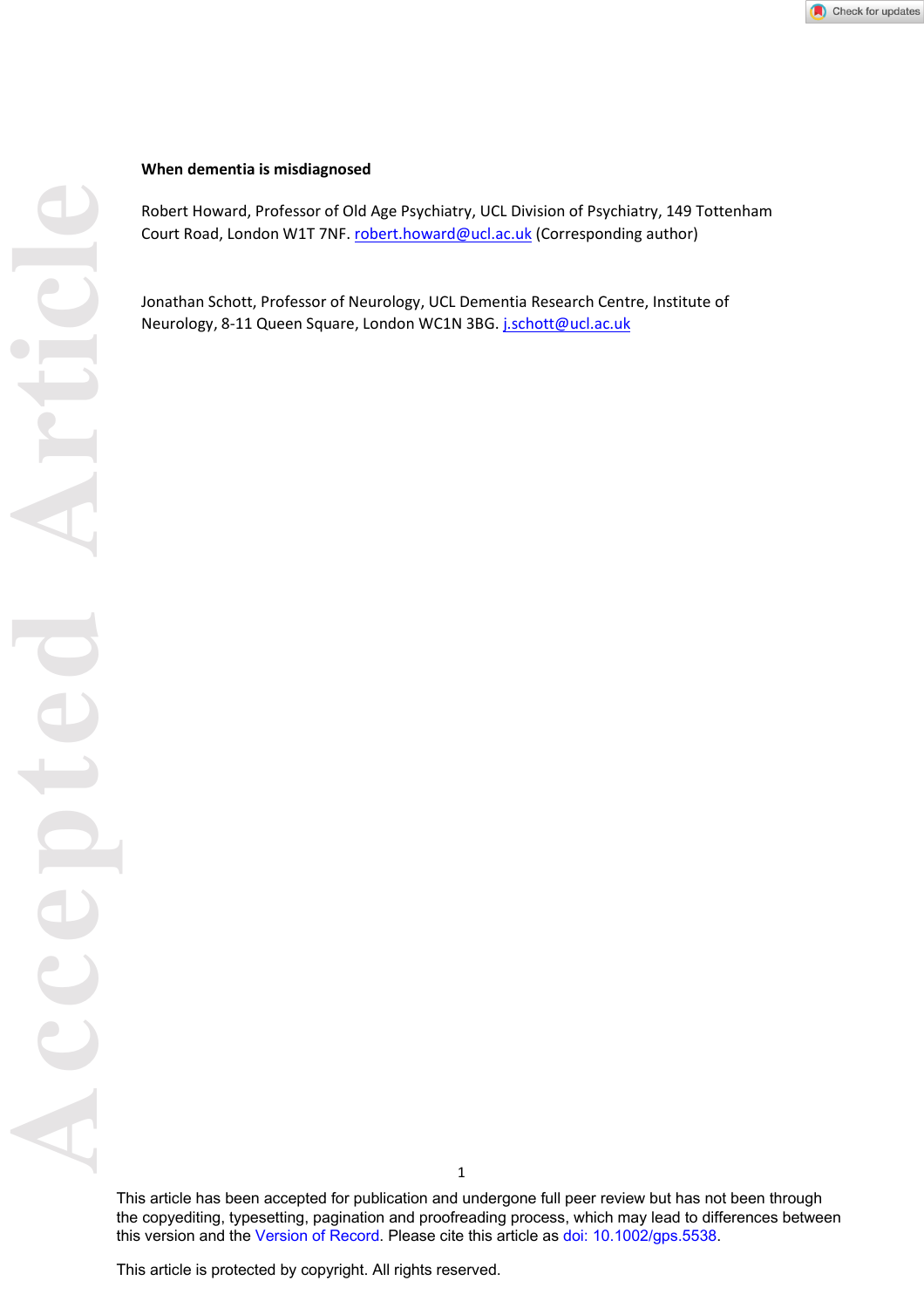### **Structured Abstract**

## **Objective**

To explore and discuss the implications of diagnostic uncertainty within services that diagnose and treat people with dementia. In particular, the difficulties associated with false positive dementia diagnoses.

### **Methods**

Narrative review written by an Old Age Psychiatrist and a Cognitive Neurologist.

## **Results**

Accepted **Article**<br>
Accepted Article<br>
Accepted Accepted Accepted Accepted Accepted Accepted Accepted Accepted Accepted Accepted Accepted Accepted Accepted Accepted Accepted Accepted Accepted Accepted Accepted Accepted Acce Both false-positive and false-negative dementia diagnoses are made. These are more likely when apparent dementia is mild and in less typical cases, including when the patient is under 60, the diagnosis is less common or diagnosis has depended largely on brain imaging. In such cases, the passage of time is generally helpful in revealing diagnostic status. Reversing a dementia diagnosis can be very difficult for patients.

## **Conclusion**

Except in some rare situations, dementia diagnoses made in life are only "probable" and should be subject to review. Dementia diagnosis services should support patients through reversal of diagnoses.

# **Key words**

Dementia diagnosis; misdiagnosis; reversal of diagnosis; functional cognitive disorder.

# **Key points**

Dementia diagnoses are sometimes made incorrectly, particularly in younger patients.

Reversing a dementia diagnosis is difficult for clinicians and patients.

Dementia diagnosis pathways should include facility for review and possible reversal of diagnosis.

# **Acknowledgement**

Professors Howard and Schott are supported by the UCLH NIHR Biomedical Research Centre.

# **Conflict of interest statement**

This article is protected by copyright. All rights reserved.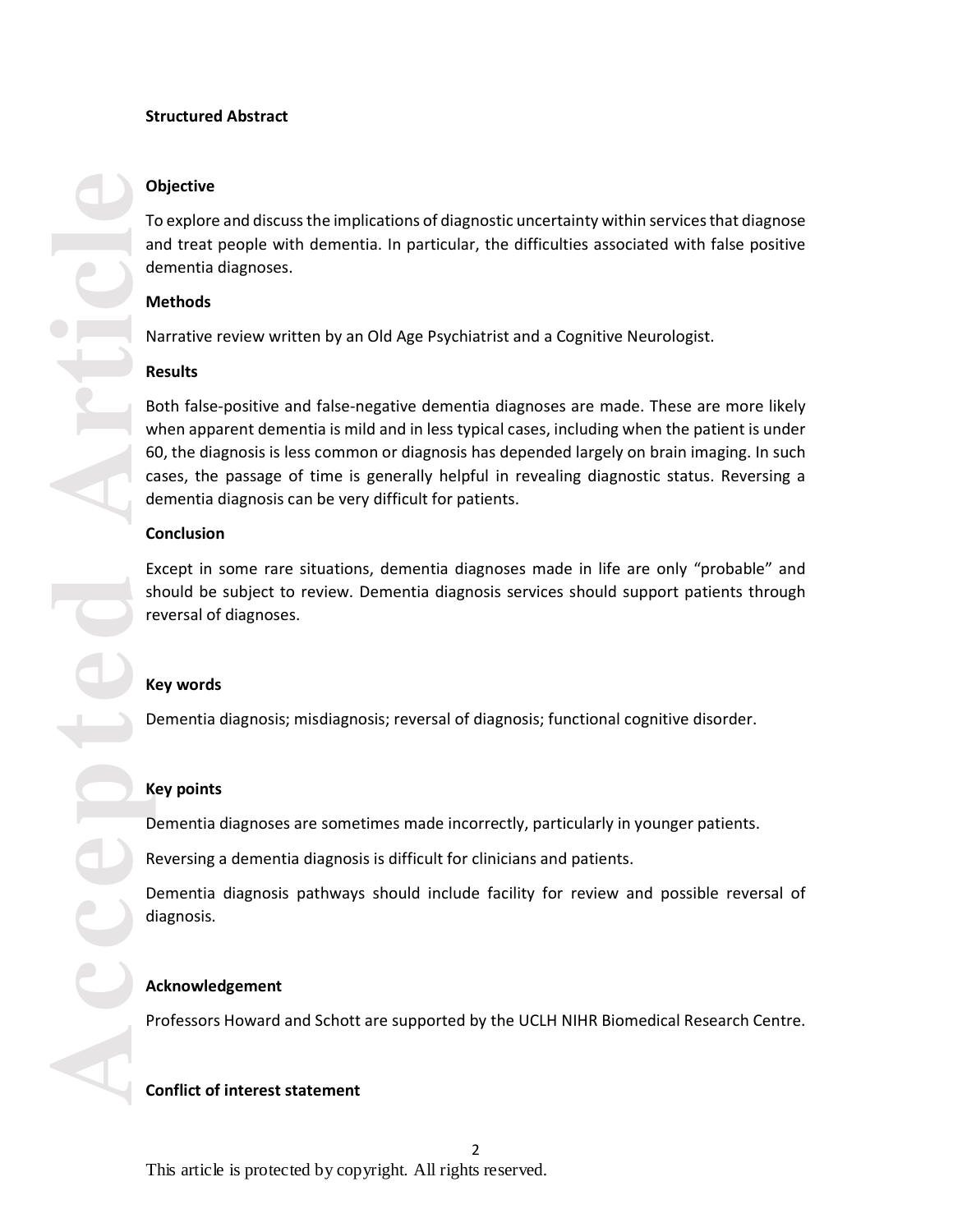Professor Howard and Professor Schott declare that they have no relevant conflicts of interest in relation to the content of this article.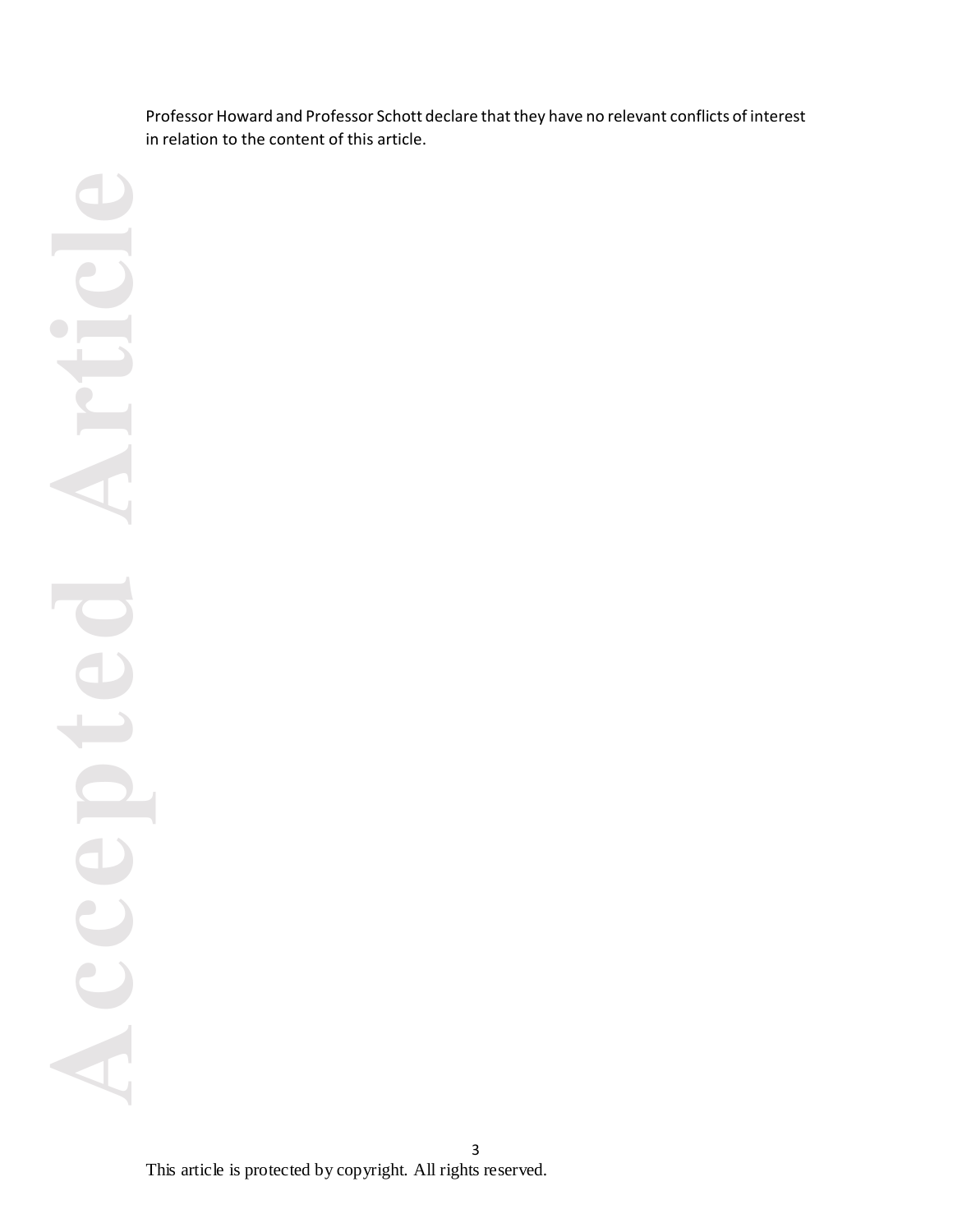#### **When dementia is misdiagnosed**

**Article**<br> **Article**<br> **Article**<br> **Article**<br> **Article**<br> **Article**<br> **Article**<br> **Article**<br> **Article**<br> **Article**<br> **Article**<br> **Article** In the absence of treatments to slow neurodegeneration and in anticipation of inevitable deterioration in personal autonomy and identity, it is difficult to think of a diagnosis that is more life-changing to receive than dementia. The implications of an incorrect diagnosis; emotional and psychological damage to a patient and their family, unnecessary withdrawal from business, occupational and social activities, changes to financial planning, exposure to dementia treatments and failure to explore treatable alternative explanations for symptoms; are considerable. Dementia is by definition progressive, and implicit in making the diagnosis is both that there has been decline from a previous level of functioning, and that ongoing decline is inevitable. Alzheimer's disease studies show consistently that while there is considerable variation, on average patients will decline by 3 points on the 30 point minimental state examination per year (Han et al, 2000); and in a nationwide study of over 50,000 patients with dementia, median survival from diagnosis to death was 5.1 years for women, and 4.3 years for men (Haaksma et al 2020). Where the diagnosis is uncertain, for example, early in the disease course, serial assessment allowing for demonstration of decline in cognition and function adds confidence to the diagnosis, but is not routinely offered in many settings.

Dementia is a description of a clinical state with numerous underlying causes. Determining the subtype of dementia is not only important to guide treatment but also to inform prognosis, and is now included in NICE guidance (NICE 2018). However, because the vast majority of the causes of dementia can only be determined with certainty by neuropathological confirmation, diagnosis of syndromic subtype made in life (with a few notable exceptions) can only ever be *probable*, although clinical assessment, neuropsychological testing, brain imaging and pathology-specific biomarkers contribute to high levels of accuracy confirmed by eventual neuropathological examination.

Over the last 20 years, driven by increasing awareness of dementia as more than an inevitable accompaniment to ageing, availability of symptomatic drug treatments and conduct of disease-modification trials, expansion of services to diagnose dementia as early as practically possible in as many people as can be identified has been a notable achievement. In England, 65% of the population estimated to have dementia are currently diagnosed through NHS

4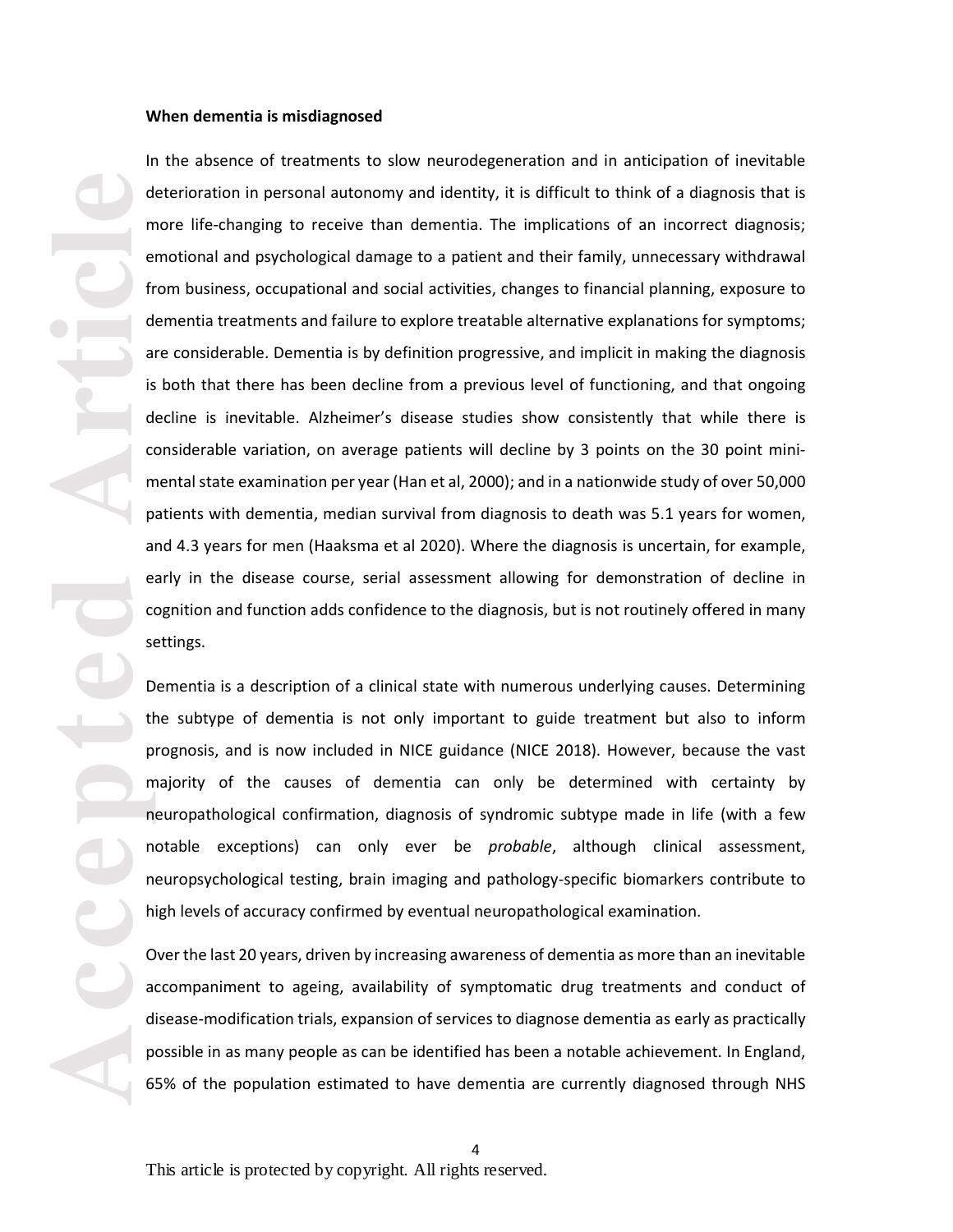memory services (Department of Health, 2020). Although no benefits for patients in terms of subsequent disease progression, time to institutionalisation or death or for caregivers' burden, quality of life, depression and anxiety have been demonstrated, early or "timely" diagnosis of dementia has become standard (Dubois et al, 2016), and has many potential benefits including the opportunity to access relevant support, advice and benefits; receive appropriate symptomatic treatments; participate in clinical trials; plan for the future; and, in the future perhaps, be eligible to receive disease modifying therapies.

**Article Contract on Article Contract on Article Contract on Article Contract on Article Contract on Article Contract on Article Contract on Article Contract on Article Contract on Article Contract on Article Contract on A** Diagnosing dementia at the point when individuals or those around them first become sufficiently concerned to seek help because of perceived changes in cognition, function or behaviour, however, is complex and difficult; not least as symptoms are likely to be mild. A measure of the inherent difficulty distinguishing between dementia and the effects of healthy ageing on cognitive function at this point is the high frequency of diagnoses of mild cognitive impairment (MCI) made in up to 40% of patients within some diagnostic services. MCI, a term introduced to delineate individuals with objective cognitive impairment but who remain functionally unimpaired, is not inevitably progressive. Although individuals have a higher risk of developing dementia than cognitively normal individuals (typically, 10-15% per year), 50% will show no decline over the subsequent five years (Dunne et al, 2020). In this group, there are increasing moves to use disease specific biomarkers to identify individuals with MCI due to specific neurodegenerative diseases (Alzheimer's disease in particular), who are most likely to progress to dementia (van Maurik et al, 2019). Inherent in this approach (although usually much less of a focus), is the potential opportunity to identify individuals who will not progress.

In the presence of such diagnostic imprecision it can be anticipated that significant numbers of patients will be misdiagnosed, with both over- and under-diagnosis of cases of dementia.

Clinicians will be more familiar with the implications of under-diagnosis. The progressive nature of the condition means that, over time, symptoms will inevitably worsen and the case for reversing a missed diagnosis becomes stronger as the months pass. However, once a dementia diagnosis has been made, any subsequent failure of symptoms to progress over following months and even years may be attributed to the effects of anti-dementia medication, cognitive stimulation or heterogeneity of decline patterns between individuals. Diagnosed individuals will often have made what were appropriate adjustments to their lives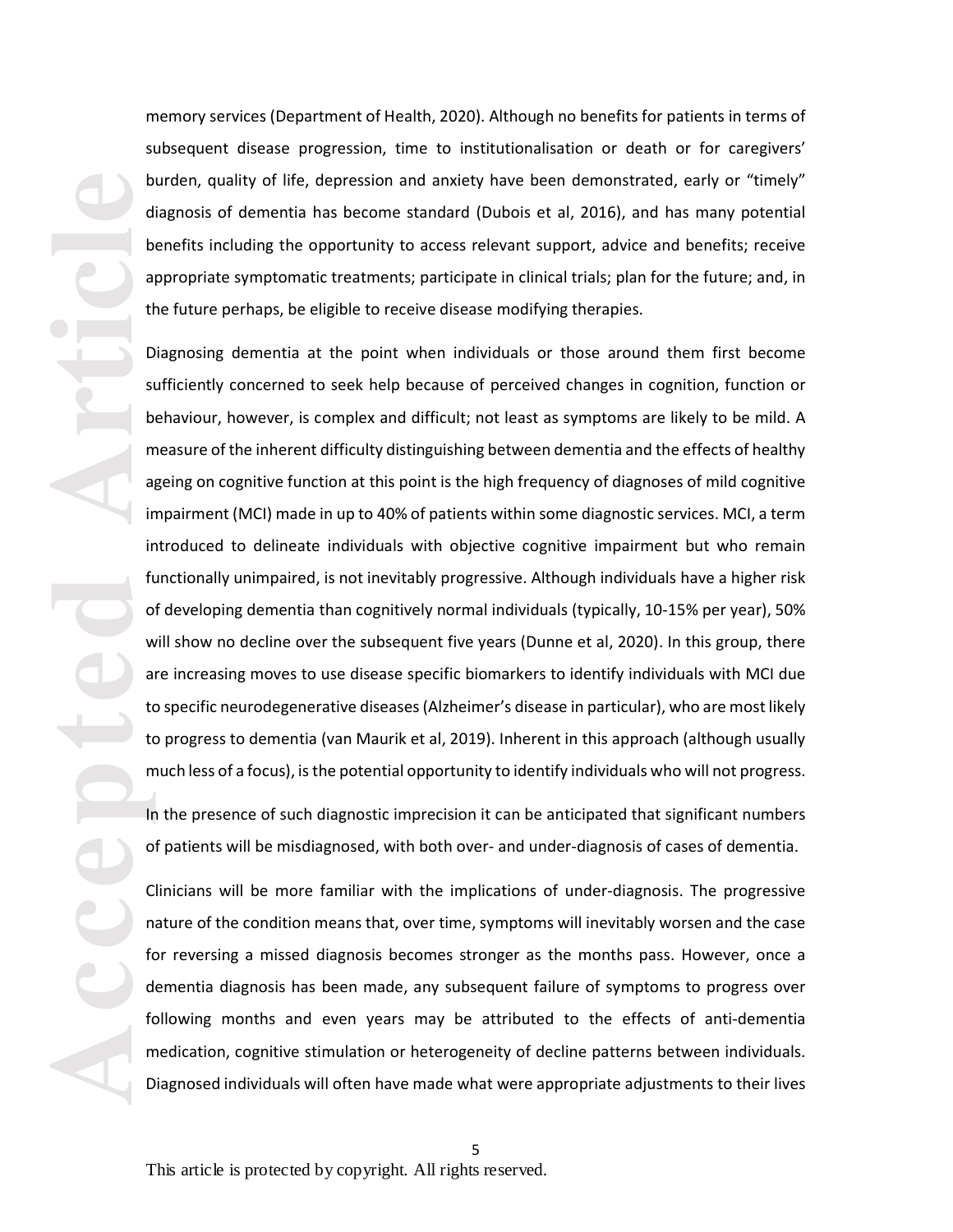and even be in receipt of some of the benefits associated with being a person with dementia, and many may not remain under regular review. Undiagnosing dementia is consequently very much more difficult than making the diagnosis, both for the diagnosing clinician and the patient.

**Article**<br> **Article**<br> **Article<br>
Article<br>
Article<br>
Article<br>
Article<br>
Article<br>
Article<br>
Article<br>
Article<br>
Article<br>
Article<br>
Article<br>
Article<br>
Article<br>
Article<br>
Article<br>
Article<br>
Article<br>
Article<br>
Article<br>
Article<br>
Article<br>
A** Even if the proportion of people misdiagnosed with dementia is small, the large number of dementia diagnoses made (around 120,000 annually in England) (Matthews et al, 2016), would suggest that they constitute a significant number. While, anecdotally, dementia specialists routinely undiagnose patients with dementia, there are no research data to inform a precise estimate of the scale of false-positive dementia diagnoses, although illustrative case studies and reports have been published. Larner reported two cases where diagnoses of AD had been reversed after 9 and 14 years of non-progression of cognitive impairment (Larner 2004). Factors that contributed to misdiagnosis included lack of involvement of a specialist dementia clinic, failure to apply standardised diagnostic criteria, absence of supportive collateral history, presence of mood disorder symptoms, over-reliance on the results of structural brain imaging and lack of longitudinal follow-up data. Shipley reported 46 patients whose initial dementia diagnoses had been supported by FDG-PET and were subsequently reviewed in a tertiary clinic. Nine percent were found to be cognitively normal, 5% to have a reversible cause of cognitive impairment and 27% had some form of psychiatric disorder (Shipley 2013). The authors suggested that physicians often have a false sense of confidence in diagnoses made from PET beyond the evidence from a standard clinical evaluation and wrote: "our findings will come as no surprise to practising behavioural neurologists who frequently "undiagnose" AD diagnoses based on PET scans".

An increasingly recognised group of people who have been diagnosed with mild cognitive impairment or early dementia have functional cognitive disorder. This is characterised by complaints of cognitive impairment symptoms that are internally inconsistent, show stability over prolonged periods of time and fail to respond to reassurance of evidence for lack of objective cognitive deficit (Ball et al, 2020). This diagnosis represents the most likely explanation for many individuals who have received a dementia diagnosis but show no discernible deterioration in cognitive functioning or disability over several years. Although there are no evidenced treatments for functional cognitive disorder, making the diagnosis is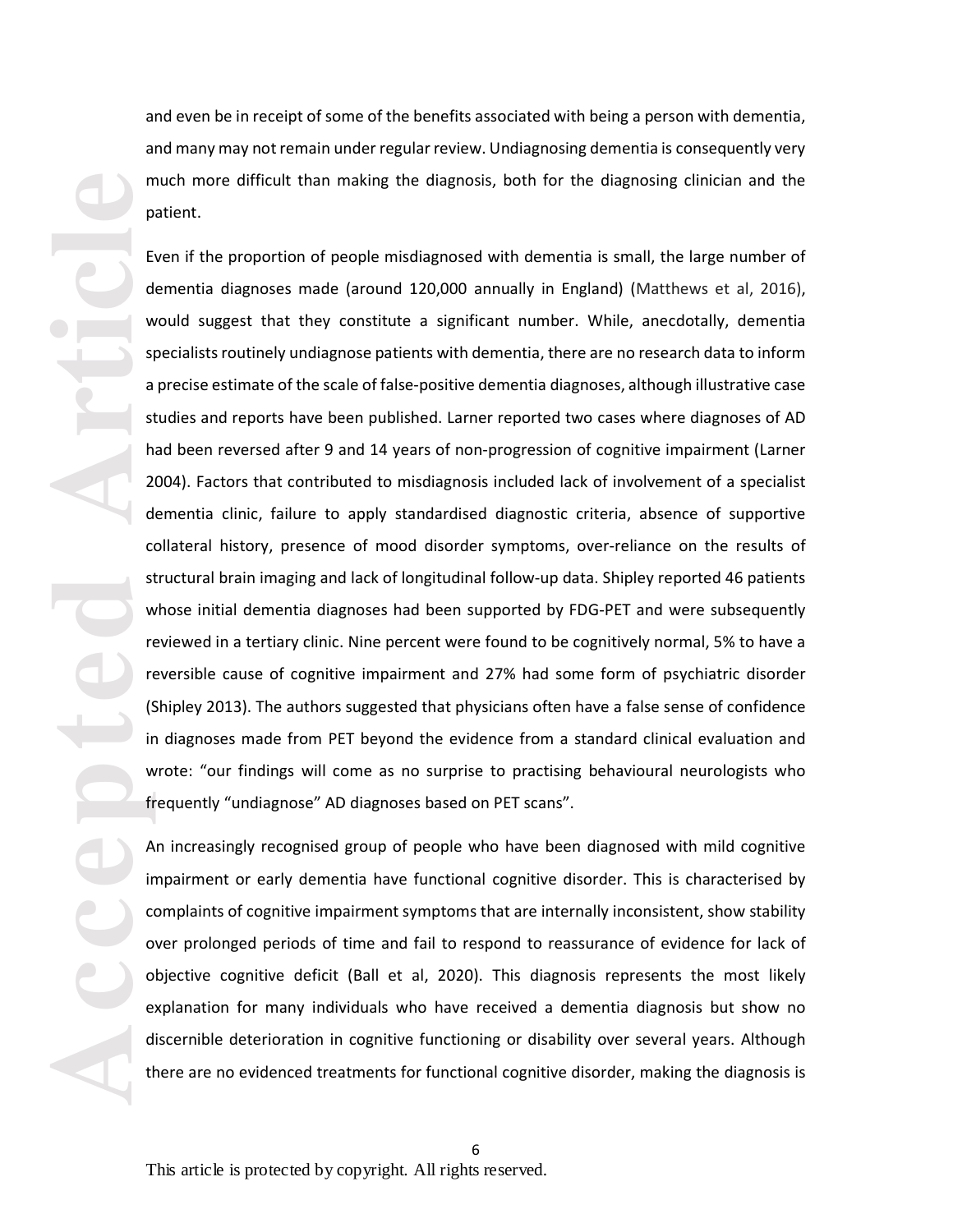important to protect patients from the potentially adverse effects of an incorrect dementia diagnosis.

**Article**<br>
Article<br>
Article<br>
Article<br>
Article<br>
Article<br>
Article<br>
Article<br>
Article<br>
Article<br>
Article<br>
Article<br>
Article<br>
Article<br>
Article<br>
Article<br>
Article<br>
Article<br>
Article<br>
Article<br>
Article<br>
Article<br>
Article<br>
Article<br>
Arti The implications of a dementia diagnosis are sufficiently profound that it is important to attempt to be as certain as possible that the diagnosis is correct. In practice, this first requires the initial diagnosis – not just of dementia, but also its underlying cause – to be made with as much certainty as possible. This requires careful clinical assessment, and depending on the clinical situation may involve access to neuropsychology, expert neuroradiology, dementia biomarkers and genetic testing where appropriate and in line with NICE guidance (NICE 2018). While often, and particularly in the UK, there has been scepticism about the value of some of these more involved techniques, and particular those aimed at determining a molecular diagnosis, on the grounds that a positive test may be unlikely to change practice, the value of a *negative* or normal test result is underappreciated. This is particularly true in younger patients where the incidence of dementia is lower, the differential diagnosis may be wider (Rossor et al, 2010), the prevalence of incidental brain pathologies is lower; and at the earliest point at which the clinical symptoms of dementia manifest where the potential for a false positive dementia diagnosis will be strongest.

Sometimes, even following the application of all available aids to diagnosis, it may not be possible to determine with certainty whether or not a patient has dementia. Where such patients are labelled as having MCI, it is important that this is not viewed as a final diagnosis as this can absolve the clinician of further responsibility to investigate further and leaves the patient in a state of uncertainty about prognosis. In this situation, careful explanation; including acknowledging uncertainty is required, and utilising disease-specific biomarkers to determine the cause of MCI may be of benefit. In case of doubt, review of symptoms, neuropsychology and imaging after a further interval is usually helpful in distinguishing progressive neuropathology from less sinister explanations for symptoms.

All dementia diagnoses, and particularly those made at the earliest stages of the disease, those of rare or atypical dementia variants, those where the diagnosis has been largely based upon imaging or other biomarker evidence, and those in unusual groups such as those aged under 60, should be subject to routine review until it is clear from evidence of characteristic progression that the correct diagnosis has been made. As UK dementia diagnostic services

7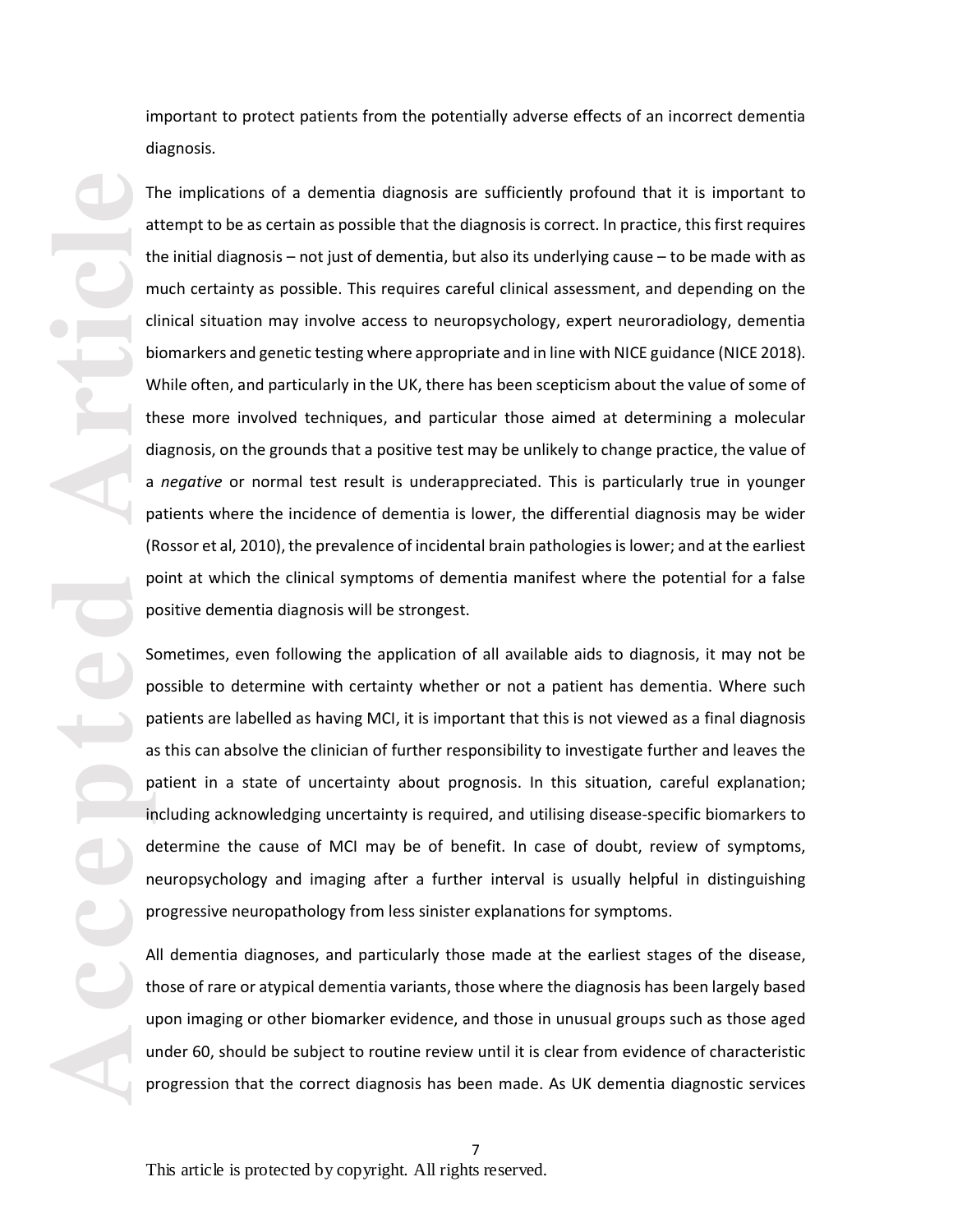have grown to deliver population-based levels of diagnoses, they have tended to adopt a strategy of "diagnose and discharge" to cope with demand. This will inevitably make it more difficult to review those who may have been misdiagnosed with dementia and to reverse their diagnoses on the basis of non-progression of cognitive, functional or behavioural impairment.

All dementia services should include a clear pathway for the routine review and potential reversal of diagnosis where this is in doubt. At present, this tends to be available only within specialist Cognitive Neurology services and may be difficult for some patients to access. Any such service should include the provision of psychological support for patients, many of whom will find the reversal of their diagnosis extremely difficult along with their continuing anxiety about the cognitive symptoms that led them to present and that they will need to be able to understand and manage if they are to benefit from removal of their dementia diagnosis.

**Accepted Article**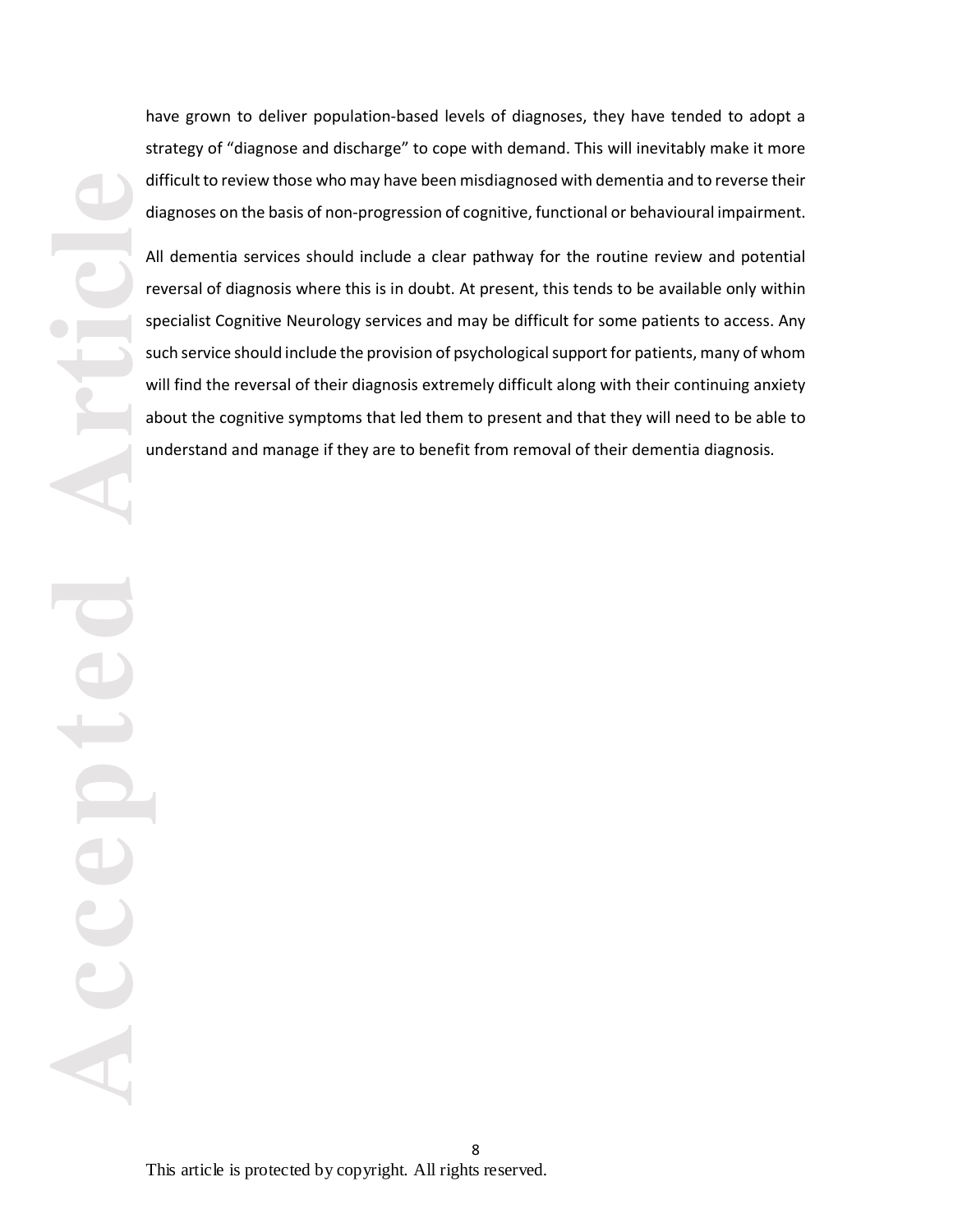#### **References**

Ball HA, McWhirter L, Ballard C, Bhome R, Blackburn DJ, et al. (2020) Functional cognitive disorder: dementia's blind spot. Brain doi:10.1093/brain/awaa224.

Department of Health. https://digital.nhs.uk/data-and-information/data-andinformation/data-tools-and-services/general-practice-data-hub/dementia-diagnosis-rateand-prescription-of-antipsychotic-medication-to-people-with-dementia

Dubois B, Padovani A, Scheltens P, Rossi A, Dell Agnello G (2016) Timely diagnosis for Alzheimer's disease: A literature review on benefits and challenges. J Alzheimers Dis 49:617- 31.

**Accepted Article**<br> **Article**<br> **Article**<br> **Article**<br> **Article**<br> **Article**<br> **Article**<br> **Article**<br> **Article** Dunne RA, Aarsland D, O'Brien JT, Ballard C, Banerjee S, Fox NC, Isaacs JD, Underwood BR, Perry RJ, Chan D, Dening T, Thomas AJ, Schryer J, Jones AM, Evans AR, Alessi C, Coulthard EJ, Pickett J, Elton P, Jones RW, Mitchell S, Hooper N, Kalafatis C, Rasmussen JGC, Martin H, Schott JM, Burns A. Mild cognitive impairment: the Manchester consensus. Age Ageing. 2020 Nov 17:afaa228. doi: 10.1093/ageing/afaa228. Online ahead of print.

Haaksma ML , Eriksdotter M , Rizzuto D , Leoutsakos JS , Olde Rikkert MGM , Melis RJF , Garcia-Ptacek S. Survival time tool to guide care planning in people with dementia. Neurology 2020 Feb 4;94(5):e538-e548.

Han L , Cole M, Bellavance F, McCusker J, Primeau F. Meta-Analysis. Tracking cognitive decline in Alzheimer's disease using the mini-mental state examination: a meta-analysis. Int Psychogeriatr. 2000 Jun;12(2):231-47.

Larner AJ (2004) Getting it wrong: the clinical misdiagnosis of Alzheimer's disease. Int J Clin Pract 58:1092-4.

Matthews FE, Stephan BC, Robinson L, Jagger C, Barnes LE, Arthur A, Brayne C; Cognitive Function and Ageing Studies (CFAS) Collaboration. A two decade dementia incidence comparison from the Cognitive Function and Ageing Studies I and II. Cognitive Function and Ageing Studies (CFAS) Collaboration. Nat Commun. 2016 Apr 19;7:11398. doi: 10.1038/ncomms11398.

National Institute of Health and Clinical Excellence. https://www.nice.org.uk/guidance/ng97/chapter/Recommendations#diagnosis

This article is protected by copyright. All rights reserved.